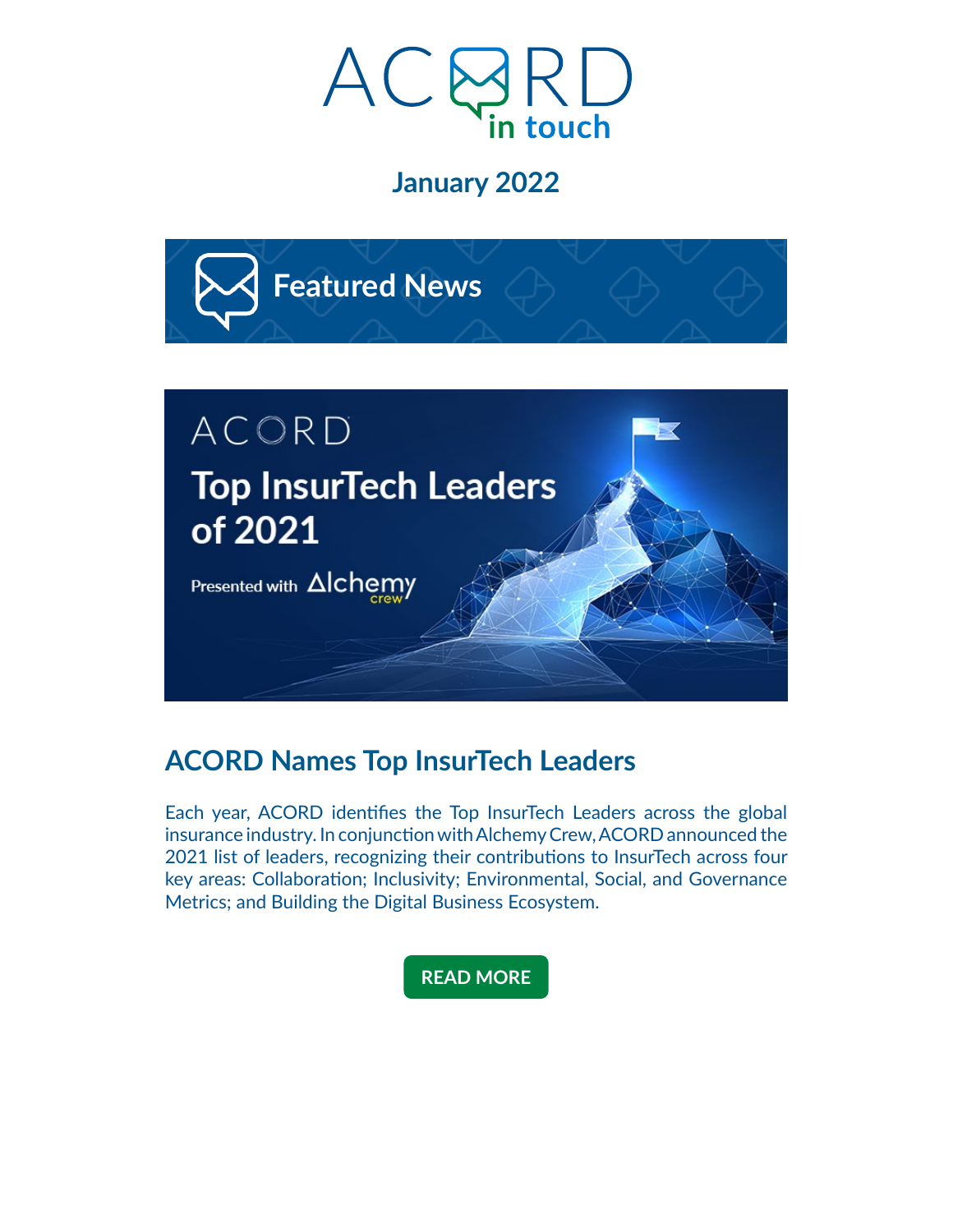

### **New ACORD Global Insurance Stock Index Update**

Each quarter, the **[ACORD Global Insurance Stock Index](https://acord.createsend1.com/t/d-i-ahljyyd-l-i/)** tracks the performance of the world's largest publicly traded insurance carriers, spanning the life and non-life sectors. In each of the last three quarters of 2021, the ACORD Global Insurance Stock Index delivered above-average returns, finishing the year with a total return of 21.3%. Our Q4 update provides a summary of current industry trends, as well as outlook for 2022.

**[READ MORE](https://acord.createsend1.com/t/d-i-ahljyyd-l-d/)**

#### **Renew Your ACORD Forms License for 2022**

The data on ACORD Forms work with the Standards to increase efficiency, accuracy, and speed of information processing for your organization. Remember to renew your **[Advantage Plus subscription](https://acord.createsend1.com/t/d-i-ahljyyd-l-h/)**, or to claim your 2022 **[End User License](https://acord.createsend1.com/t/d-i-ahljyyd-l-k/)** for vendor-supplied ACORD Forms.

**[CLAIM YOUR LICENSE](https://acord.createsend1.com/t/d-i-ahljyyd-l-u/)**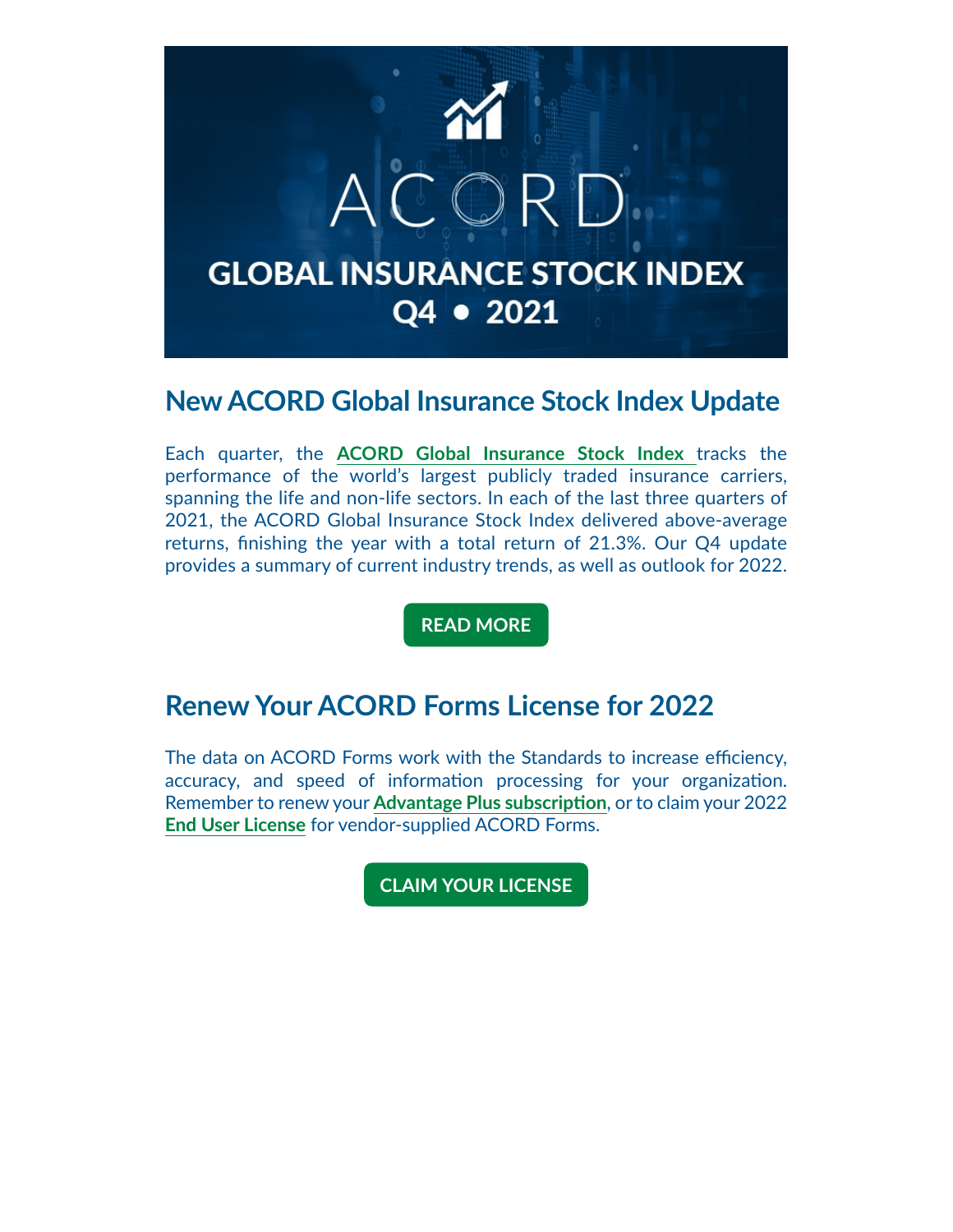

ACORD is pleased to announce its 2022 Board of Directors, chaired by Robert Kelly (Managing Director & CEO, Steadfast Group Limited), with Kevin Tobin (President & Chief Executive Officer, Marsh Insurance Services Group) as Vice-Chair. This year's ACORD Board welcomes a total of 21 Directors, including two new members, Venkat Krishnamoorthy and Dr. Christian Schaffer.

**[READ MORE](https://acord.createsend1.com/t/d-i-ahljyyd-l-b/)**

#### **ACORD in the News**

January was a busy month for ACORD! ACORD CEO Bill Pieroni was featured in *[Best's Review](https://acord.createsend1.com/t/d-i-ahljyyd-l-n/)* and **[AM Best TV](https://acord.createsend1.com/t/d-i-ahljyyd-l-p/)** to discuss the latest in ACORD research. He also spoke on a podcast with *[PropertyCasualty360](https://acord.createsend1.com/t/d-i-ahljyyd-l-x/)* about ADEPT, which was recognized in December among the inaugural class of the publication's **["Insurance Innovator" winners](https://acord.createsend1.com/t/d-i-ahljyyd-l-m/)**. In addition, ACORD made headlines in *[Insurance Business UK](https://acord.createsend1.com/t/d-i-ahljyyd-l-c/)*, *[Reinsurance News](https://acord.createsend1.com/t/d-i-ahljyyd-l-q/)*, and more.

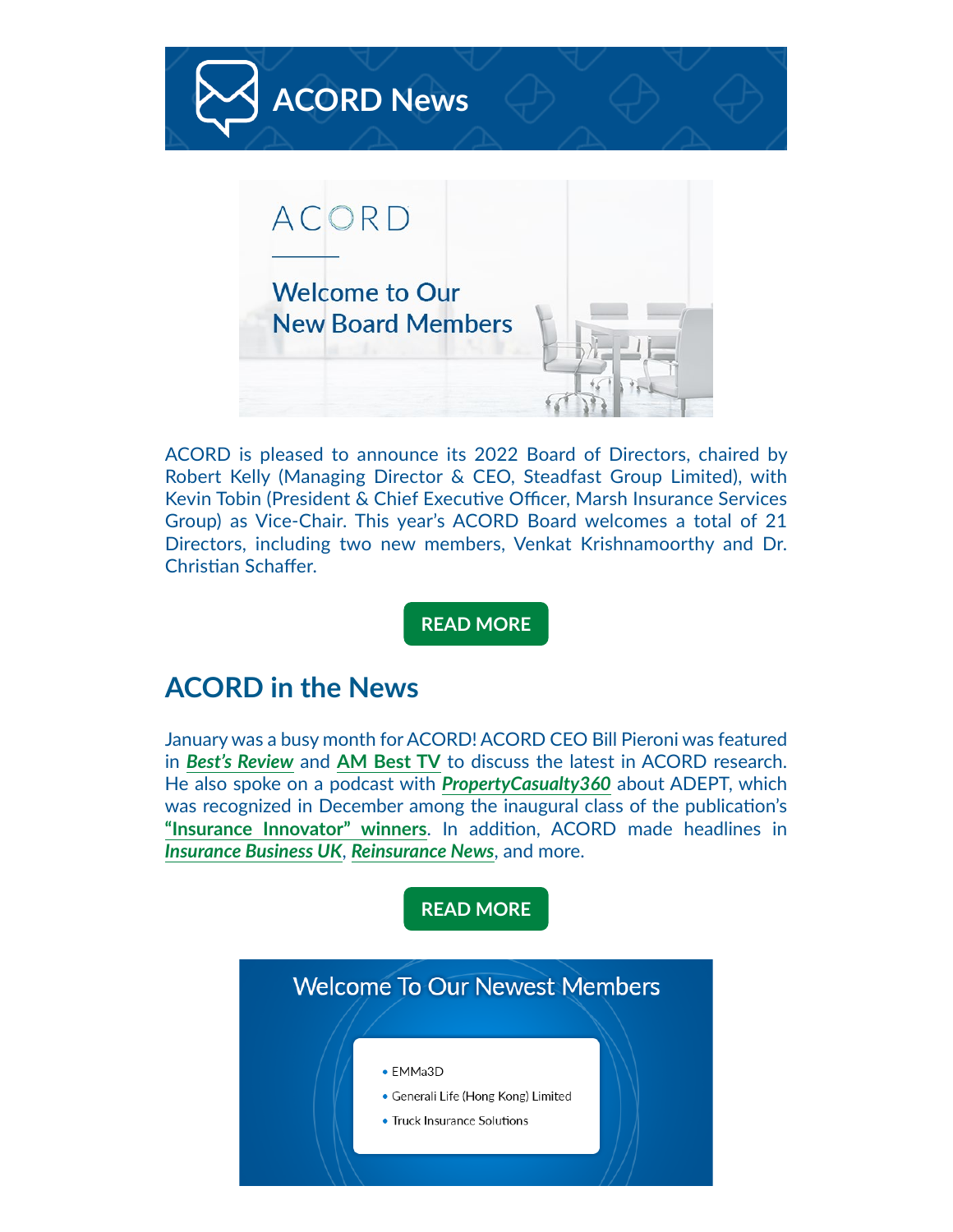

# *Insurance Business UK* **Names Top Insurance Employers of 2021**

*Insurance Business UK* recently released the **[Top Insurance Employers of](https://acord.createsend1.com/t/d-i-ahljyyd-l-f/)  [2021](https://acord.createsend1.com/t/d-i-ahljyyd-l-f/)**, nominated by insurance professionals across the industry. The report also includes the most important qualities and/or benefits that employees are looking for in their employers.





# **ACORD Announced as Member of London Market Group Data Council**

The London Market Group established its Data Council, which seeks to modernize the London Market through the standardization of data across the industry, based on ACORD Standards. The Council is comprised of senior leaders from organizations across the insurance industry, including ACORD's Managing Director - Global, Chris Newman.

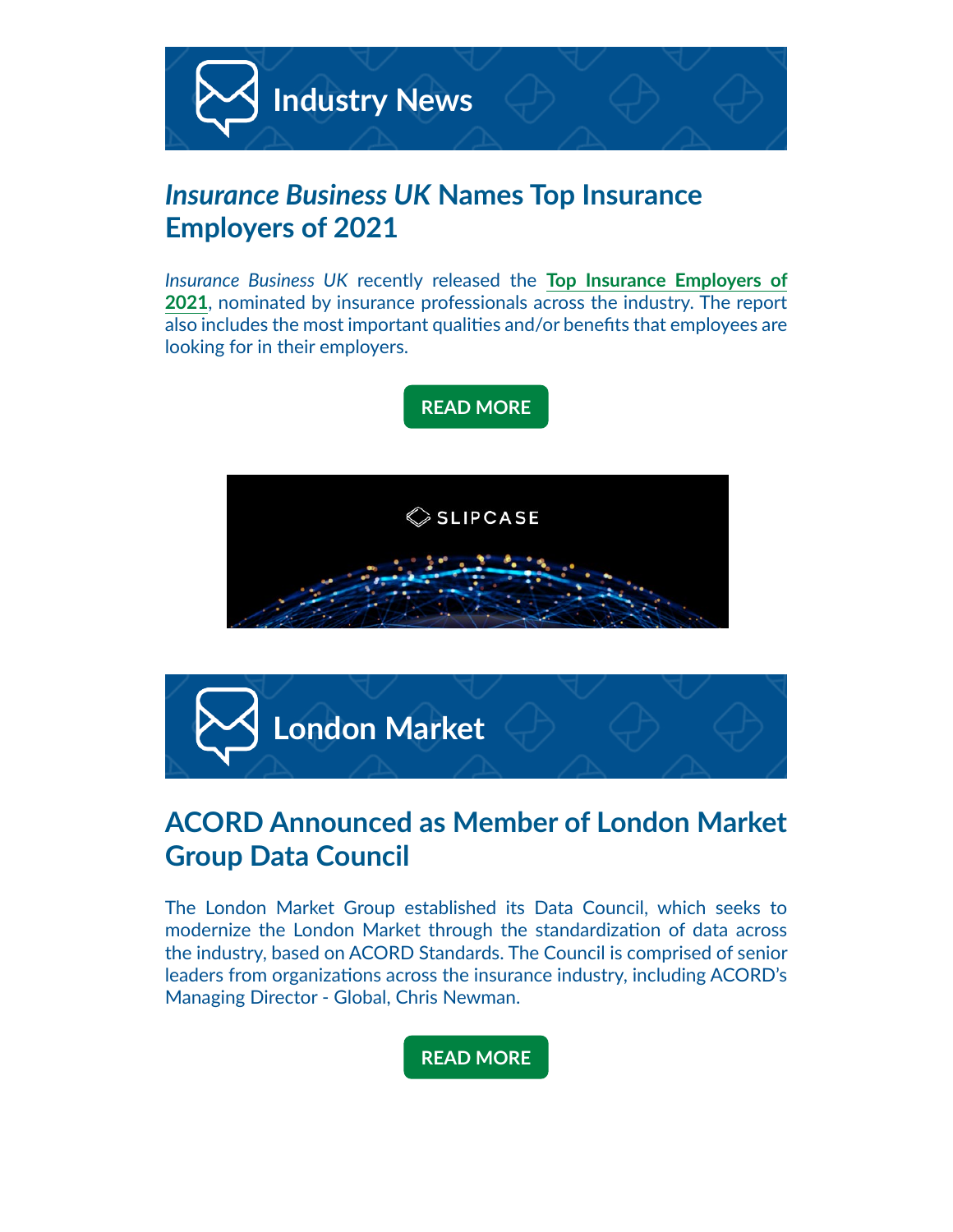

## **Three Imperatives of a Digitised Future**

In London Market Reflections, ACORD's Managing Director - Global, Chris Newman, discussed the global (re)insurance market and the rapid digital transformation taking place across the insurance industry, noting three key imperatives on which the vision for the future of the market hinges. You can also read the article in *[Insurance Day](https://acord.createsend1.com/t/d-i-ahljyyd-l-w/)*.

**[READ MORE](https://acord.createsend1.com/t/d-i-ahljyyd-l-yd/)**

# **Core Data Record Supports New Effort to Transform the London Market**

Lloyd's, DXC Technology, and the International Underwriting Association announced a joint effort to build the solutions to digitalize, streamline, and fully automate processing for the Lloyd's and London Market. Among the key components driving this initiative is the **[Core Data Record](https://acord.createsend1.com/t/d-i-ahljyyd-l-yh/)**, built on ACORD Standards.

**[READ MORE](https://acord.createsend1.com/t/d-i-ahljyyd-l-yk/)**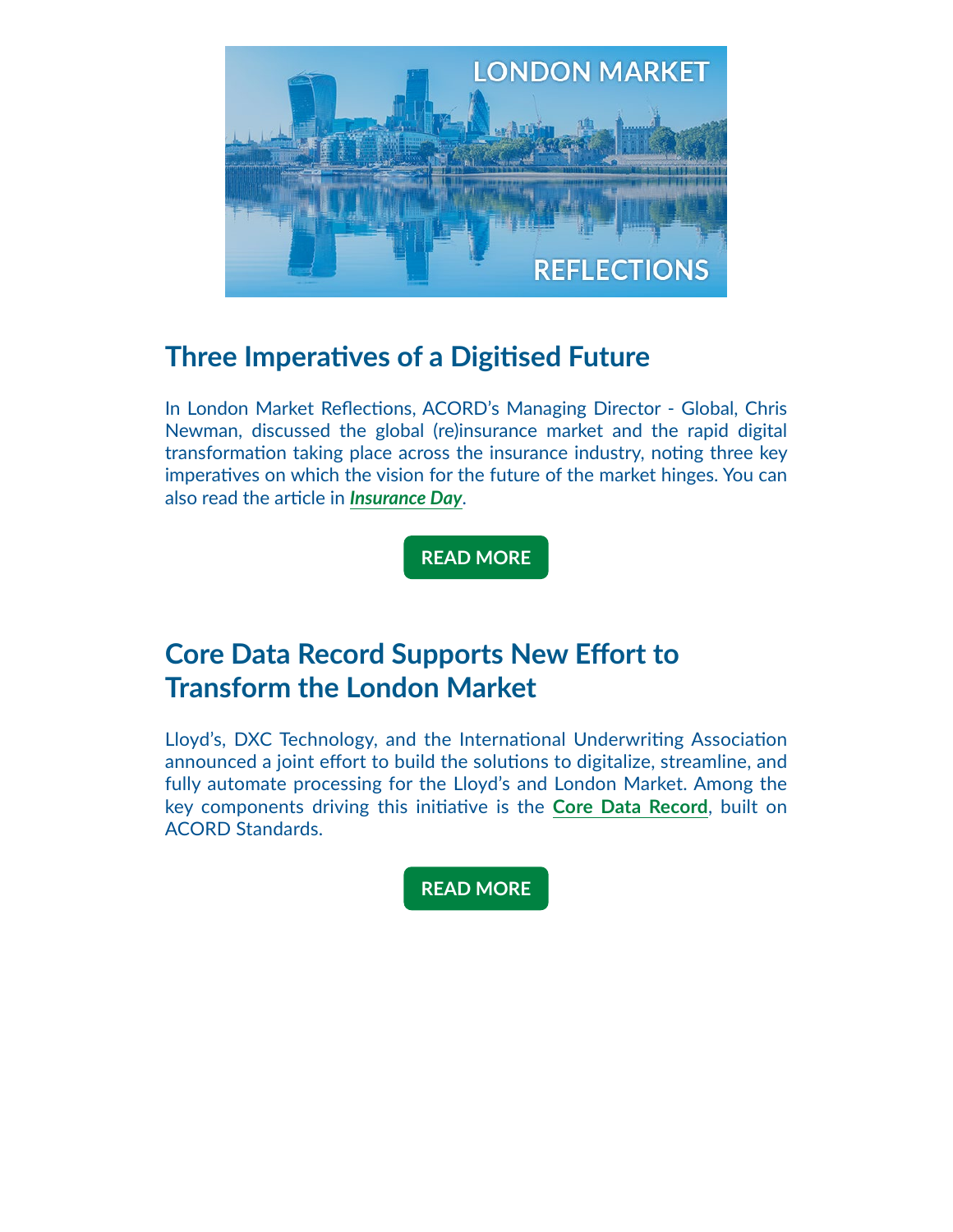

# **ACORD Standards "Year in Review" Webinars**

At the start of every year, ACORD hosts several webinars to review the latest changes and developments to our Standards, with different lines of business each holding a session to discuss these updates. Upcoming "Year in Review" webinars will take place at the following times:

**ACORD** 

**Standards Development Update** 

- **[AML Year in Review](https://acord.createsend1.com/t/d-i-ahljyyd-l-yu/)**: Thursday, January 27, 2022 at 6:00 AM Eastern
- **[L&A Year in Review](https://acord.createsend1.com/t/d-i-ahljyyd-l-jl/)**: Thursday, January 27, 2022 at 10:00 AM Eastern

*Remember: ACORD Certified Experts (ACEs) receive two CPD credits toward their certification for attending a "Year in Review" session!*

#### **[READ MORE](https://acord.createsend1.com/t/d-i-ahljyyd-l-jr/)**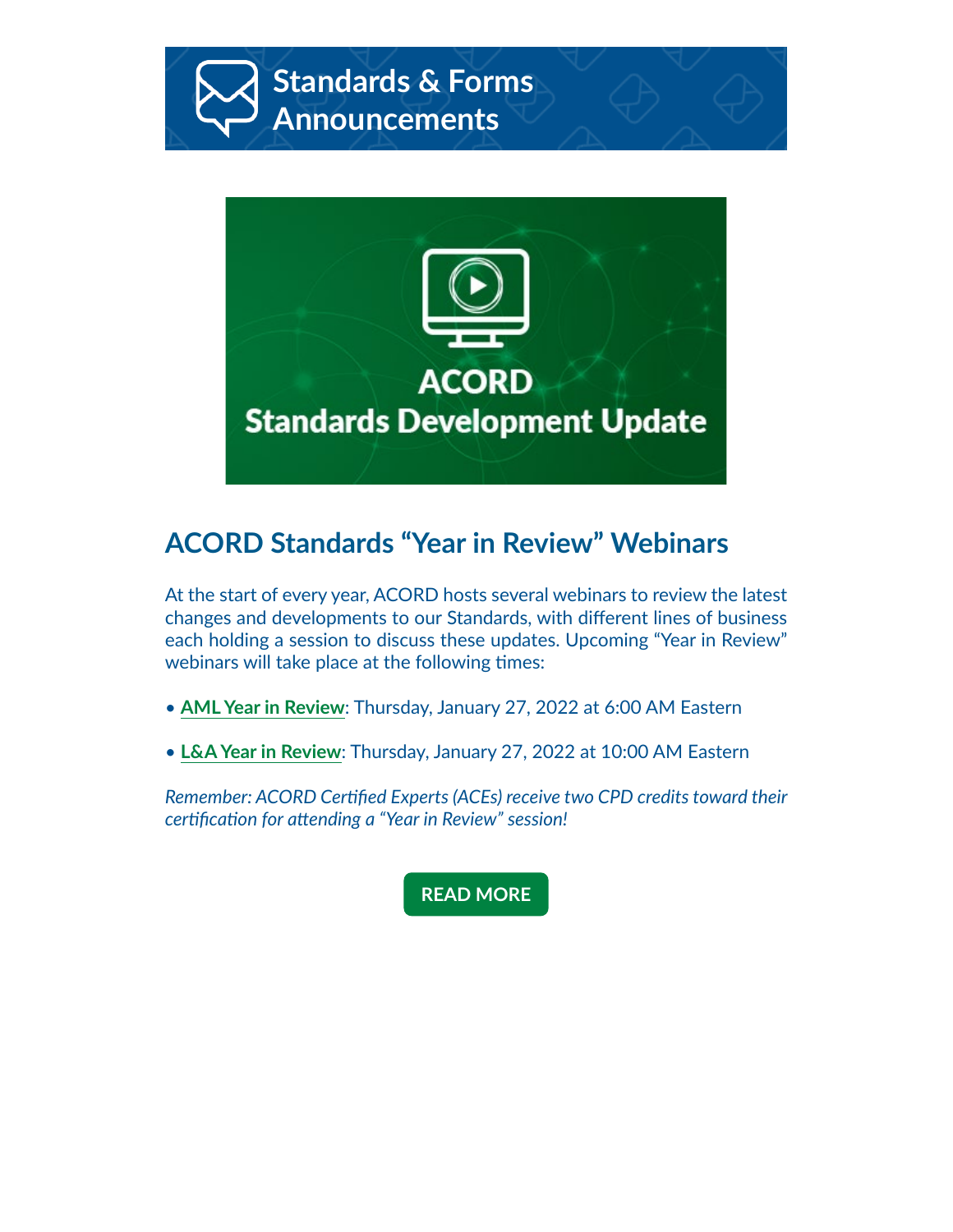

# **Join the New Life Insurance Application Project Group**

The ACORD Life & Annuity team recently launched a new Standards Project Group to develop standardized life insurance applications. Members are welcome to participate and can reach out to **[standards@acord.org](mailto:standards%40acord.org?subject=)** for more details. You can also watch ACORD's Debra Sahler and Andy Kramer of M Financial discuss this new initiative in **[this brief video](https://acord.createsend1.com/t/d-i-ahljyyd-l-jj/)**.



# **Gamma Iota Sigma's Regional Conference Is This Week**

This Friday, January 28, Gamma Iota Sigma will host its annual **[conference](https://acord.createsend1.com/t/d-i-ahljyyd-l-jt/)**. Gamma Iota Sigma's Regional Conferences serve as a centralized access point for students and insurance industry organizations to connect with regional networks, and to provide access to industry resources, professional contacts, career opportunities, and more.

**[REGISTER NOW](https://acord.createsend1.com/t/d-i-ahljyyd-l-ji/)**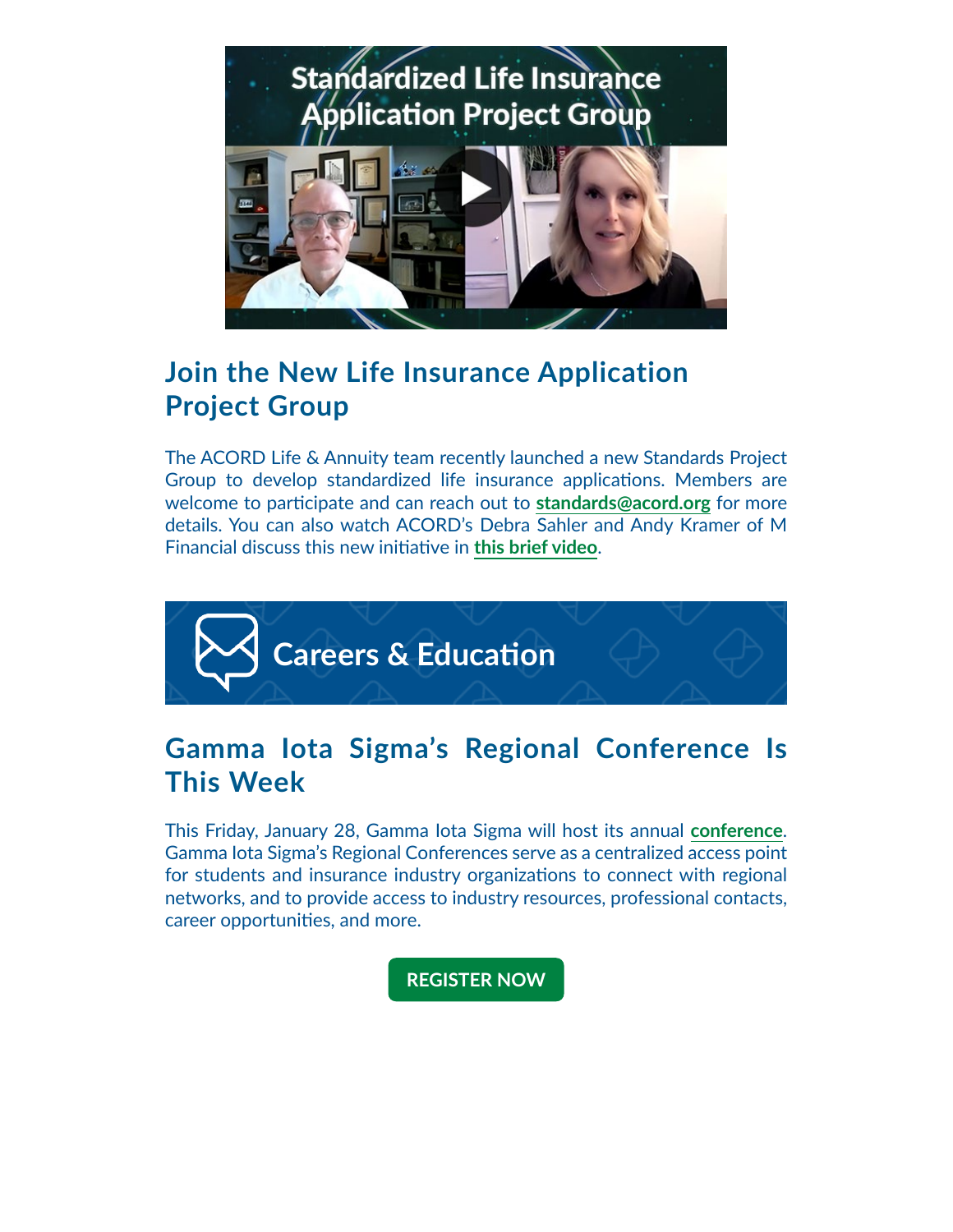

# **ACE Continuing Professional Development Credits Due January 31**

**ACORD Certified Experts (ACEs) must submit their form of completed CPD credits by January 31 in order to be recertified.** Credits are obtained through attendance at webinars, educational opportunities, standards development communities, and more. You can attend one of our ACORD Standards "Year in Review" webinars to receive two credits toward your ACE designation.

**[LEARN MORE](https://acord.createsend1.com/t/d-i-ahljyyd-l-jh/)**

# **Take the Women in Insurance Initiative's** *Driving Change* **Survey**

The Million Women Mentors' Women in Insurance Initiative (WII) launched its *Driving Change* study to identify disparities for women in the industry. WII is calling on insurance organizations to take the survey and help provide the data needed to effect meaningful change for women in insurance. Participate in the survey **[here](https://acord.createsend1.com/t/d-i-ahljyyd-l-jk/)**.

**[LEARN MORE](https://acord.createsend1.com/t/d-i-ahljyyd-l-ju/)**